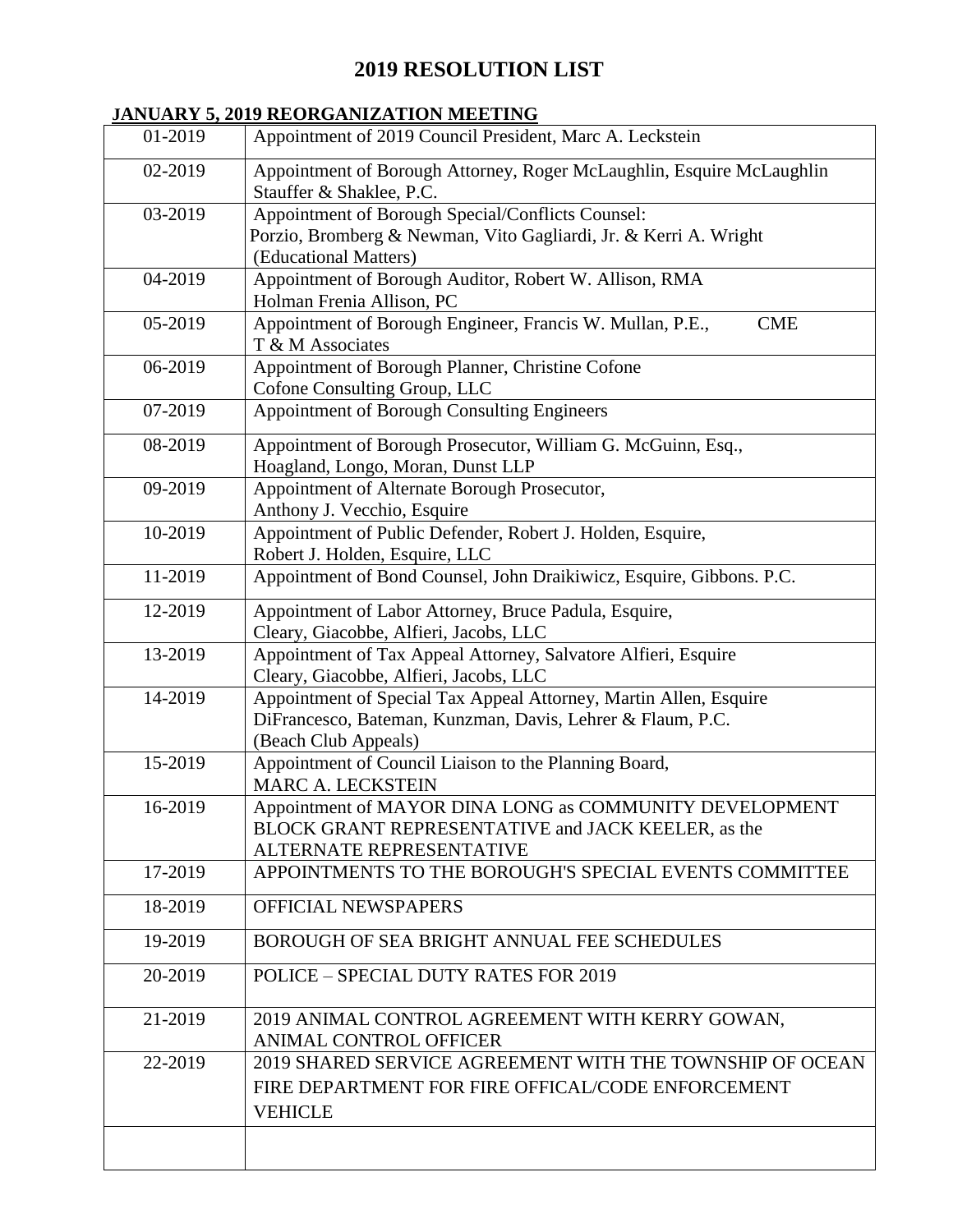| 23-2019 | AUTHORIZING AWARD OF CONTRACT NAMING BROWN AND                 |
|---------|----------------------------------------------------------------|
|         | BROWN,                                                         |
|         | METRO, INC. AS BROKER/CONSULTANT FOR THE "MONMOUTH             |
|         | <b>COUNTY JOINT INSURANCE FUND"</b>                            |
| 24-2019 | <b>OFFICIAL DEPOSITORIES</b>                                   |
|         |                                                                |
| 25-2019 | <b>INTEREST ON DELINQUENT TAXES, SEWER and other MUNICIPAL</b> |
|         | <b>CHARGES</b>                                                 |
| 26-2019 | PETTY CASH FUNDS and CHANGE FUNDS                              |
|         |                                                                |
| 27-2019 | <b>CASH MANAGEMENT PLAN</b>                                    |
|         |                                                                |
| 28-2019 | TEMPORARY BUDGET APPROPRIATIONS                                |
|         |                                                                |

## **JANUARY 15, 2019**

| 29-2019 | Donation 2019 Beach Badges                                                                                                                                                |
|---------|---------------------------------------------------------------------------------------------------------------------------------------------------------------------------|
| 30-2019 | Authorizing the Borough of Sea Bright to Enter into a Joint Purchasing<br>Agreement for Police Department Equipment for Training Purposes                                 |
| 31-2019 | Authorizing Donation of Borough Surplus Property to Sea Bright Historical<br>Society                                                                                      |
| 33-2019 | Accepting Donation of Jetski for Ocean Rescue Operations                                                                                                                  |
| 34-2019 | Approving the Leasing of Property For Use by the Department of Public<br>Works, Sea Bright First Aid and Sea Bright Fire Department with Jesse A.<br>Howland & Sons, Inc. |

#### **FEBRUARY 5, 2019**

| 32-2019 | Authorizing Shared Services by and Between the Borough of Sea Bright, the |
|---------|---------------------------------------------------------------------------|
|         | Borough of Highlands, and the Borough Of Atlantic Highlands               |
| 35-2019 | Authorizes the County of Monmouth Mosquito Control Division to Conduct    |
|         | Aerial Mosquito Control Operations within the Borough of Sea Bright       |
| 36-2019 | Approving the Leasing of Property for Use By the Borough of Sea Bright,   |
|         | Block 18, Lot 1                                                           |
| 37-2019 | 2019 Agreement – Animal Control Services – Carolyn E. Gowan               |
| 38-2019 | Adopting Emergency Operations Plan – Borough of Sea Bright                |

#### **FEBRUARY 19, 2019**

| Authorize the Release of Cash Bond for Street Opening Permit                 |
|------------------------------------------------------------------------------|
| 6 New Street – 42 Ann St. Associates, LLC                                    |
| Sea Bright Ocean Rescue - 2019 Junior Lifeguard Program                      |
| Authorizing Receipt of Bids for the 2019 Summer Businesses on the Sea Bright |
| <b>Municipal Beach</b>                                                       |
| Certification of Compliance with the United States Equal Employment          |
| Opportunity Commission's "Enforcement Guidance on the Consideration of       |
| Arrest and Conviction Records in Employment Decisions under Title VII of the |
| Civil Rights Act of 1964"                                                    |
| Authorizing the Borough of Sea Bright to Apply for 2019 Distracted Diving    |
| Crackdown Traffic Safety Grant U Text U Drive U Pay                          |
| Donation 2019 Beach Badges                                                   |
|                                                                              |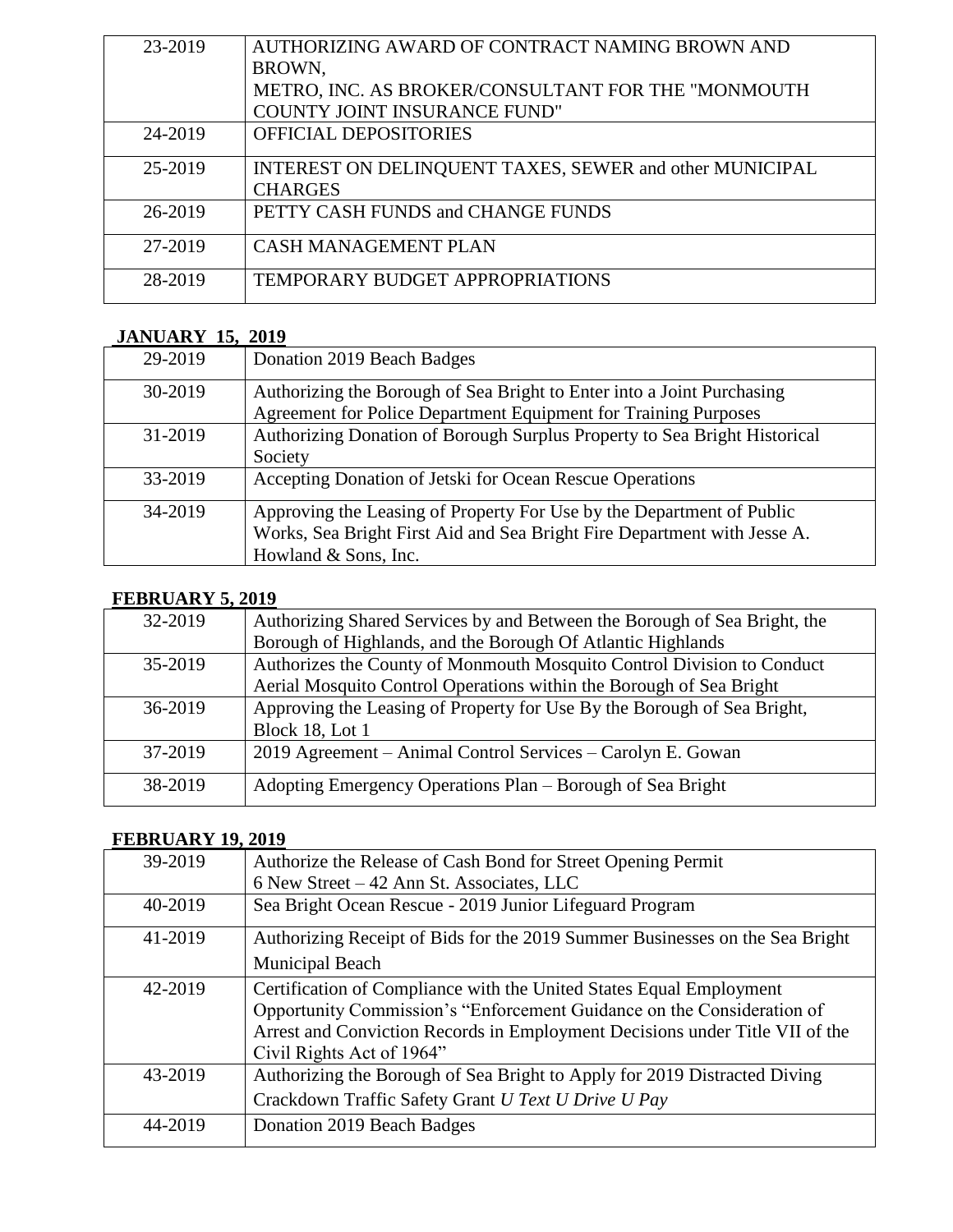| 45-2019 | Authorizing a One-Year Renewal of the Shared Services Agreement with the |
|---------|--------------------------------------------------------------------------|
|         | Borough of Oceanport for Municipal Court Facilities                      |
| 46-2019 | Appointing Police Chief – Brett Friedman                                 |
| 47-2019 | Refund of 2019 Tax Overpayment – Block 11 Lot 8                          |
| 48-2019 | Amending Rules and Regulations of the Parking Revenue System             |

### **MARCH 5, 2019**

| 49-2019 | Authorizing the Borough of Sea Bright to Apply for New Jersey Division of Highway |
|---------|-----------------------------------------------------------------------------------|
|         | Traffic Safety FY2019/2020 Sea Bright pedestrian Safety Grant                     |

### **MARCH 19 , 2019**

| 50-2019 | Donation 2019 Beach Badges                                                                                                                                                             |
|---------|----------------------------------------------------------------------------------------------------------------------------------------------------------------------------------------|
| 51-2019 | Refund of 2018 Tax Overpayment – Block 33, Lot 12                                                                                                                                      |
| 52-2019 | Refund of 2018 Tax Overpayment – Block 16, Lot 16                                                                                                                                      |
| 53-2019 | Carried                                                                                                                                                                                |
| 54-2029 | Carried                                                                                                                                                                                |
| 55-2019 | Authorizing Requests for Proposals for Professional Services<br>Appraisal Services to Defend the 2019 State Tax Court Appeals and<br>Preparation of the 2019 Added Assessment Tax List |
| 56-2019 | Authorizing Sewerage Rates and Charges for First Quarter of 2019                                                                                                                       |
| 57-2019 | Authorizing 2019 Farmers' Market                                                                                                                                                       |
| 58-2019 | Approving Proposal from T&M Associates for Sewage Collection<br><b>System Rehabilitation Evaluation</b>                                                                                |
| 59-2019 | Authorizing the Receipt of Bids for the 2017 & 2018 Roadway and Sewer<br><b>Improvement Project</b>                                                                                    |
| 60-2019 | Authorizing Fee for Special Event Booker D. Surfdog Endless Summer BBQ Tour<br>September 7 and 8, 2019 – Anchorage Park and Beach                                                      |

#### **MARCH 23, 2019**

| 201   | ppropriation    |
|-------|-----------------|
| υı    | Transfer        |
| '∠∪ 1 | $\cdot$ Reserve |

# **APRIL 2, 2019**

| 53-2019 | Authorizing an Agreement with The Break at Sea Bright LLC                                                     |
|---------|---------------------------------------------------------------------------------------------------------------|
| 54-2019 | Authorizing an Agreement with Brooks Real Estate Development LLC<br>Haven at Sea Bright                       |
| 62-2019 | <b>Police Department Promotions</b>                                                                           |
| 63-2019 | Accept the Performance Guarantee(s) for Block 30 Lot 39<br>344 Ocean Avenue Sea Bright Hospitality Group, LLC |
| 64-2019 | Authorize Submission of Tax Reimbursement Certificate in Connection with<br>the Recycling Tonnage Grant       |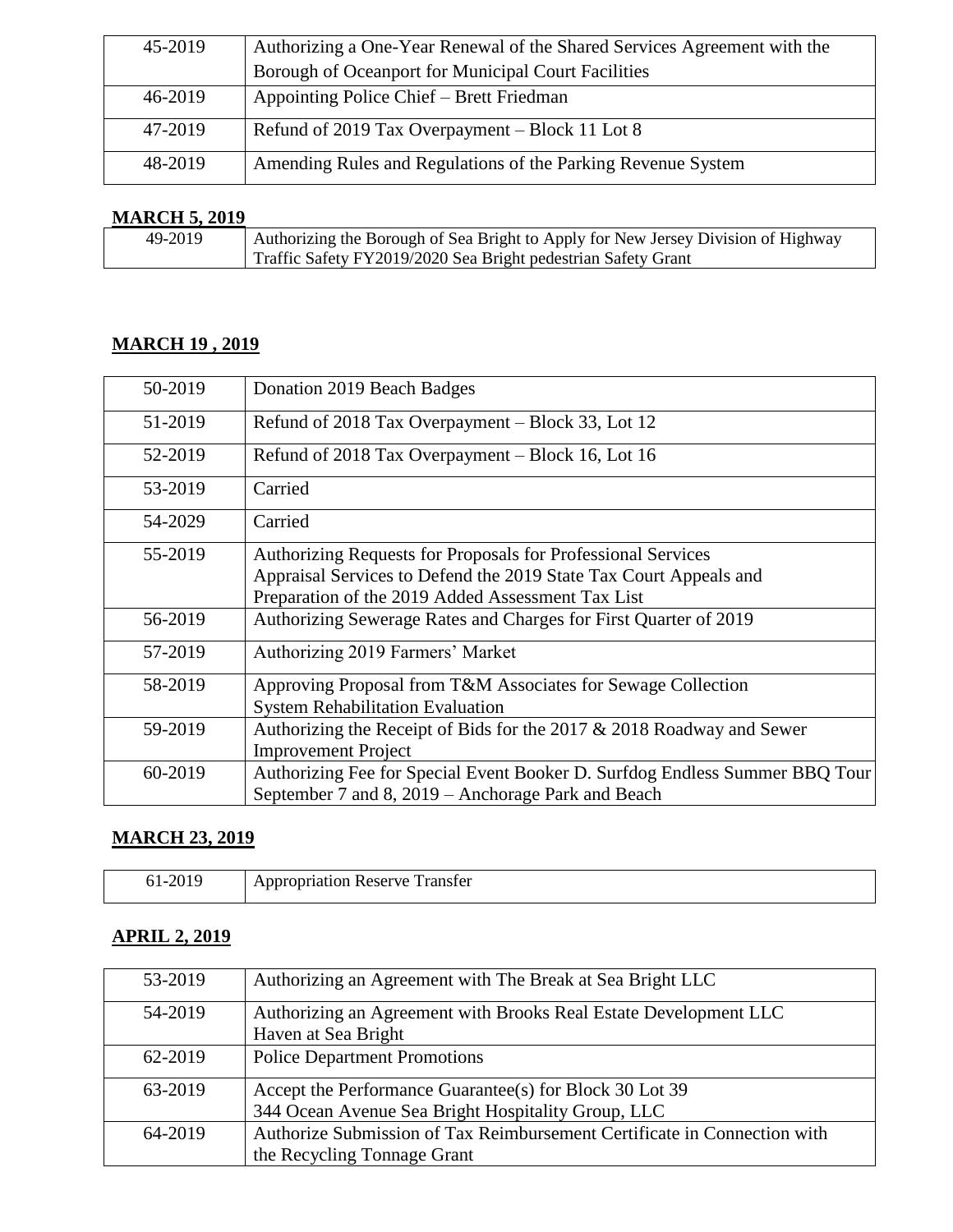| 2018 Recycling Tonnage Grant                                  |
|---------------------------------------------------------------|
| Award of a Non Fair and Open Contract                         |
| Kevin P. Wigenton, Esq. Alternate Public Defender             |
| Amending Resolution No. 155-2018 Authorizing 2019             |
| <b>Beach Fee Schedule</b>                                     |
| Authorizing Contract Extension for Solid Waste and Recyclable |
| Materials Collection and Disposal Services                    |
| Introduction of the 2019 Municipal Budget                     |
|                                                               |

#### **APRIL 11, 2019**

| 70-2019 | Approval to submit a request for an extension of time to award the 2017 $& 2018$ |
|---------|----------------------------------------------------------------------------------|
|         | Roadway & Sewer Improvement Program (Pro-2017-Sea Bright Road Program:           |
|         | East Ocean-04410 & Pro-2018-Sea Bright Road Program: Church Str-04950)           |
|         | After the May 17, 2019 Deadline                                                  |

## **APRIL 16, 2019**

| 71-2019 | Authorizing Hiring of Police Officer Designation of Special Law Enforcement   |
|---------|-------------------------------------------------------------------------------|
|         | Officer - Class I                                                             |
| 72-2019 | Opposing the Turning Pattern Design of the Sea Bright-Rumson Bridge on        |
|         | Rumson Road (CR 520) over the Shrewsbury River                                |
| 73-2019 | Authorizing the Donation of Fire Fighting Equipment to Gateway National       |
|         |                                                                               |
|         | Recreation Area - Sandy Hook Unit                                             |
| 74-2019 | Authorizing Sale of Borough Surplus Property through GOVDEALS.com             |
| 75-2019 | Authorizing the Borough of Sea Bright to Apply for New Jersey Division of     |
|         | Highway Traffic Safety 2019 "Click it or Ticket" Seat Belt Mobilization Grant |
| 76-2019 | Appointment of the Business Representative for the Special Events and Green   |
|         | <b>Team Committees</b>                                                        |
| 77-2019 | Resolution Opposing the Williams/NESE Raritan Bay Pipeline and Urging the     |
|         | New Jersey Department of Environmental Protection to Conduct a Public         |
|         |                                                                               |
|         | Hearing on the Bayshore and Extend the Public Comment Period                  |
| 78-2019 | Authorizing Contract Extension for 2019 Street Sweeping of Roadways within    |
|         | the Borough of Sea Bright                                                     |
| 79-2019 | Refund of 2018 Tax Overpayment Block 21, Lot 10                               |
| 80-2019 | Consideration of Award - Lease Agreement for Morning Yoga Classes             |
| 81-2019 | Consideration of Award - 2019 Lease Agreement for Skim Board Camp             |
| 82-2019 | Consideration of Award - Lease Agreement for Surf Camp                        |
| 83-2019 | Consideration of Award - Lease Agreement for 2019 Volleyball League           |
| 84-2019 | Authorizing a Shared Services Agreement with the Borough of Highlands for     |
|         | <b>Life Guard Services</b>                                                    |
| 85-2019 | Authorizing an Agreement with Edgewater Beach and Cabana Club for Ocean       |
|         | <b>Rescue Life Guard Services</b>                                             |
| 86-2019 | Authorizing the Release of Performance Guarantee - Procopio                   |
|         |                                                                               |
|         | 10 East New Street – Block 20, Lot 3                                          |

#### **MAY 7, 2019**

| 87-2019 | Approving the Leasing of Property for use by the Borough of Sea Bright with |
|---------|-----------------------------------------------------------------------------|
|         | Jesse A. Howland & Sons, Inc. - Municipal Permit Parking Facility           |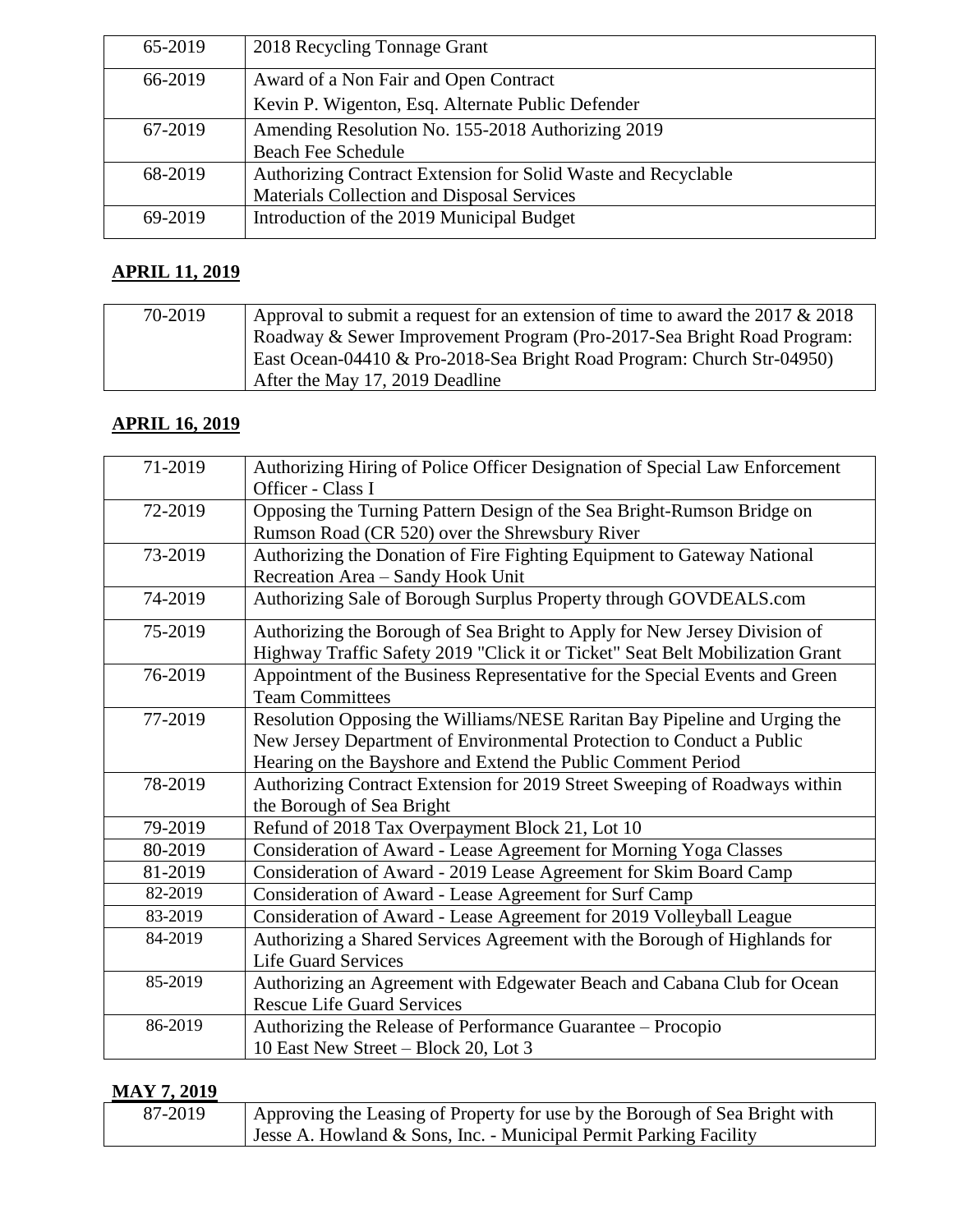| 88-2019 | Authorizing Hiring of Police Officer Designation of SLEO Class I                                               |
|---------|----------------------------------------------------------------------------------------------------------------|
| 89-2019 | Authorizing a Refund for a Residential Appliance Collection Permit                                             |
| 90-2019 | Consideration of Proposals Received for Professional Services to Prepare the<br>2019 Added Assessment Tax List |
| 91-2019 | Consideration of Proposals Received for Professional Appraisal Services for<br>2019 State Tax Court Appeals    |
| 92-2019 | Authorizing Sale of Borough Surplus Property at the Sea Bright Fireman's Fair                                  |
| 93-2019 | Authorizing Receipt of Bids for Solid Waste and Recyclable Materials<br><b>Collection Service</b>              |
| 94-2019 | Authorizing the Budget to be read by title                                                                     |
| 95-2019 | Amending the 2019 Municipal Budget                                                                             |

#### **MAY 21, 2019**

| 96-2019  | Hiring Volunteer Firefighters Borough of Sea Bright Fire Department         |
|----------|-----------------------------------------------------------------------------|
| 97-2019  | Authorizing Hiring of Police Officer Designation of Special Law Enforcement |
|          | Officer - Class I                                                           |
| 98-2019  | Authorizing the Public Display of Fireworks July 4, 2019                    |
|          | In The Borough of Sea Bright                                                |
| 99-2019  | Appointing William E. Antonides & Company as Fiscal Officer and other       |
|          | <b>Related Accounting Services</b>                                          |
| 100-2019 | 2019 Borough Fee Schedule for Sidewalk Cafes                                |
| 101-2019 | Rescind                                                                     |
| 102-2019 | Resolution of the Borough Council of the Borough of Sea Bright              |
|          | Adopting the "Shrewsbury River Properties" Condemnation Redevelopment Study |
|          | Of Block 13, Lot(s) 13, 14, 15, 18, 20, 21, 22;                             |
|          | Block 14, Lot(s) 12, 14; Block 15, Lot(s) 5, 8, 10, 11, 12                  |
| 103-2019 | Person-To-Person Transfer of Liquor License #1343-33-016                    |
|          | MV Entertainment, LLC (Dive) to 376 Ocean Ave, LLC                          |
|          | (Ocean House Tap & Grill) 1072 Ocean Avenue                                 |
| 104-2019 | Expressing Support for Legislation Increasing State Funding to the          |
|          | "Shore Protection Fund" From \$25 Million To \$50 Million                   |
| 105-2019 | 2019 Budget Adoption                                                        |
|          |                                                                             |

## **MAY 30, 2019**

| 106-2019 | Consideration of Bids Received for 2017 and 2018 Roadway and Sewer |
|----------|--------------------------------------------------------------------|
|          | <b>Improvement Project</b>                                         |

# **JUNE 18, 2019**

| 107-2019 | Authorizing T&M Associates to prepare a NJDOT FY2020 Local Aid              |
|----------|-----------------------------------------------------------------------------|
|          | Grant Application for Riverview Place, Shrewsbury Way, Henry Lane and River |
|          | Way Roadway Improvements                                                    |
| 108-2019 | Renewal of the 2019-2020 Liquor Licenses for Those Licensees                |
|          | Who Have Met All Borough and State Requirements and Paid all Applicable     |
|          | Fees                                                                        |
| 109-2019 | Renewal of the Alcoholic Beverage License of 1030 Liquor Partners, T/A      |
|          | Tommy's Tavern and Tap for the 2019-2020 License Term                       |
| 110-2019 | Renewal of the Alcoholic Beverage License of Sea Horse LLC, T/A Driftwood   |
|          |                                                                             |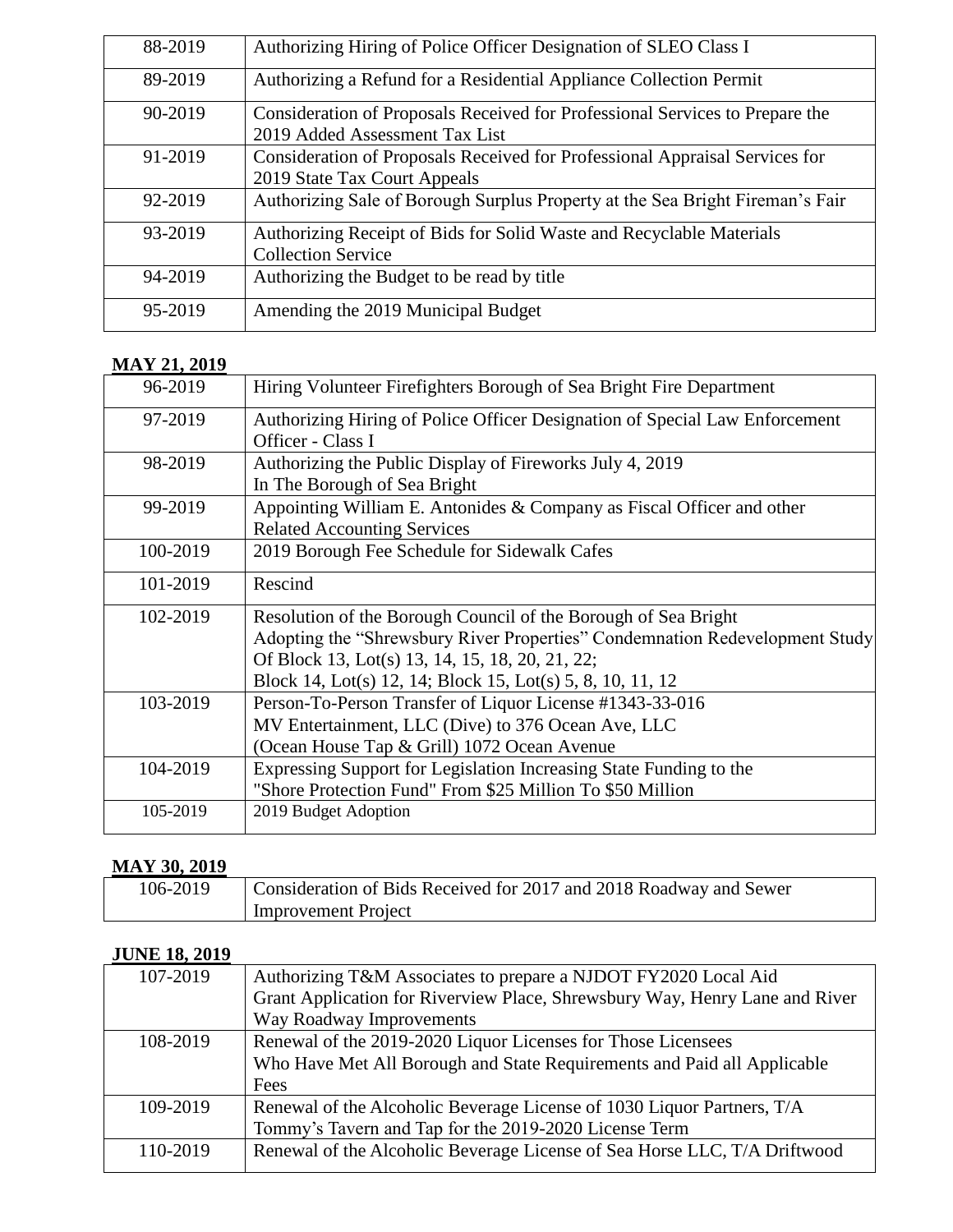|          | Beach Club for the 2019-2020 License Term                                       |
|----------|---------------------------------------------------------------------------------|
| 111-2019 | Renewal of the Alcoholic Beverage License of 1124 Ocean Ave Liquor, T/A         |
|          | Rory's Pub for the 2019-2020 License Term                                       |
| 112-2019 | Renewal of the Alcoholic Beverage License of D. Lobi Enterprise, T/A Surfrider  |
|          | Beach Club for the 2019-2020 License Term                                       |
| 113-2019 | Renewal of The Alcoholic Beverage License of Watersedge Inc., T/A Edgewater     |
|          | Beach Club for the 2019-2020 License Term                                       |
| 114-2019 | Borough of Sea Bright Awarding Raises for Non-Union Employees                   |
| 115-2019 | <b>Hiring Seasonal Borough Employees</b>                                        |
| 116-2019 | Authorizing the Borough of Sea Bright To Enter into a Cooperative Pricing       |
|          | <b>Agreement with Omnia Partners</b>                                            |
| 117-2019 | Authorizing Receipt of Bids Phase I – Development of Shrewsbury Riverfront      |
|          | Park                                                                            |
| 118-2019 | Award of a Non-Fair and Open Contract William J. Wolf, Esq. - Redevelopment     |
|          | Counsel                                                                         |
| 119-2019 | $2019/2020$ Annual Renewal Liquor License – Superstar Enterprises, Inc. t/a The |
|          | Cove                                                                            |

### **JULY 11, 2019**

| 120-2019 | Authorizing Agreement with JNM Holding, Inc. for use of Parking |
|----------|-----------------------------------------------------------------|
|          | Lot at 1139 Ocean Avenue – Block 19, Lots $2 \& 2.01$           |

### **JULY 16, 2019**

| 121-2019 | Rescinding Resolution No. 117-2019 Authorizing Receipt of Bids                |
|----------|-------------------------------------------------------------------------------|
|          | Phase I – Development of Shrewsbury Riverfront Park                           |
| 122-2019 | Authorizing Receipt of Bids Phase I – Development of Shrewsbury               |
|          | <b>Riverfront Park</b>                                                        |
| 123-2019 | Community Development Block Grant Authorizing the Mayor snd Borough           |
|          | Clerk to Execute a Project Agreement with Monmouth County for Performance     |
|          | and Delivery of Fiscal Year 2019 Community Development Projects               |
| 124-2019 | Community Development Block Grant Authorizing the Mayor to Sign a             |
|          | Certification Prohibiting the Use of Excessive Force and a Certification      |
|          | Prohibiting the Use of Federal Funds for Lobbying                             |
| 125-2019 | Authorizing a Refund for a Sidewalk Café Permit                               |
| 126-2019 | Authorizing a Refund for Special Event Booker D. Surfdog Endless BBQ Tour     |
|          | September 7 and 8, 2019 - Anchorage Park and Beach                            |
| 127-2019 | Beach Change Fund Increase in Monetary Amount                                 |
| 128-2019 | Grace Period Extension For Payment of 3 <sup>rd</sup> Quarter 2019 Taxes      |
| 129-2019 | Pulled                                                                        |
| 130-2019 | Authorizing Sewerage Rates and Charges for Second, Third and Fourth Quarters  |
|          | of 2019 and First and Second Quarters of 2020                                 |
| 131-2019 | Hiring Borough Library Employee                                               |
| 132-2019 | Authorizing Leon S. Avakian, Inc. to Prepare and Submit                       |
|          | CAFRA Permit Application for Beachfront/Recreational Improvements             |
| 133-2019 | Approving Proposal from Leon S. Avakian, Inc. for Professional Engineering    |
|          | Services for the Construction of Beach Way Outfall Extension and Improvements |
| 134-2019 | Authorizing Contract Extension for Solid Waste and Recyclable Materials       |
|          | <b>Collection and Disposal Services</b>                                       |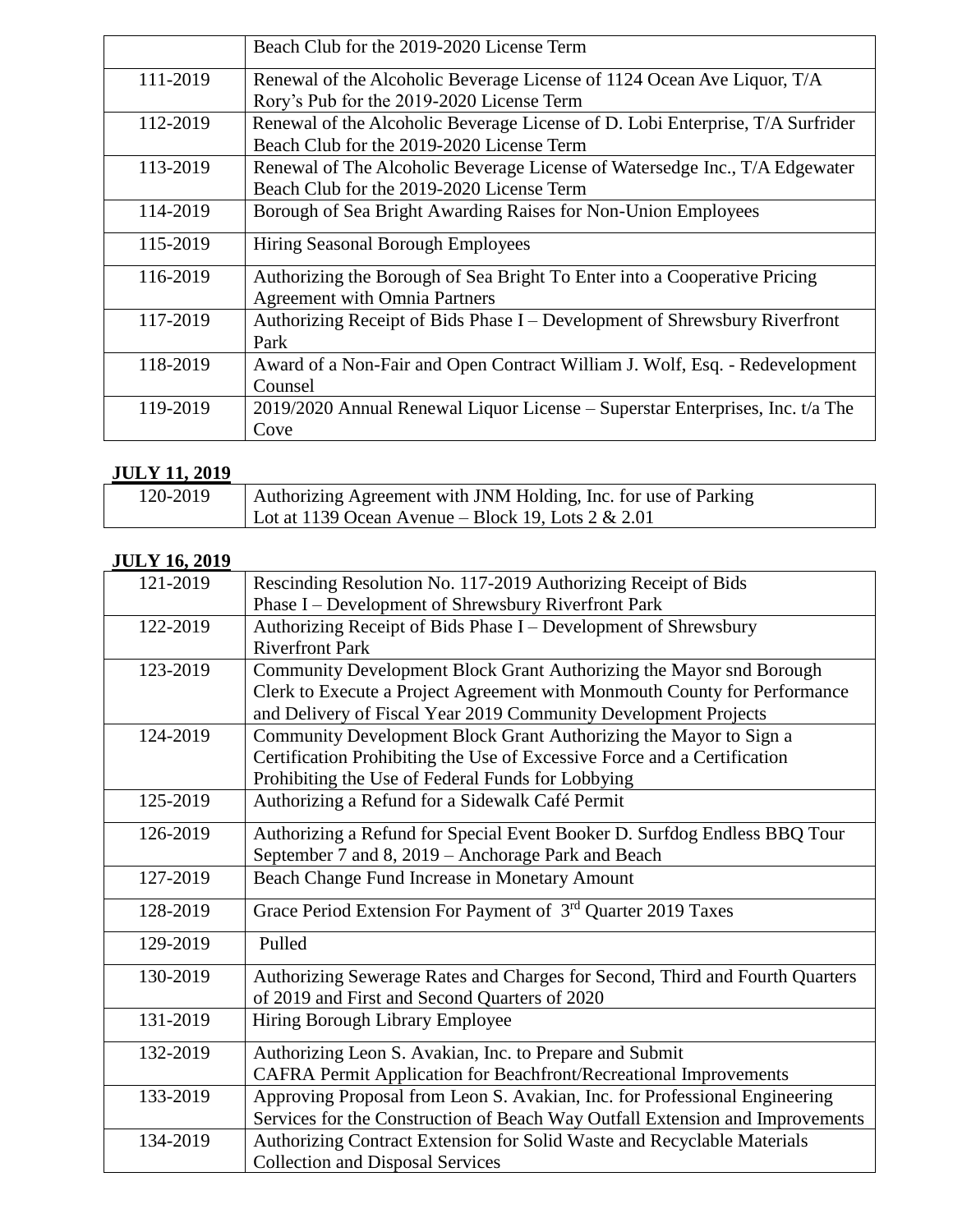| 135-2019 | 2019/2020 Annual Renewal Liquor License Sea Bright Caterers LLC               |
|----------|-------------------------------------------------------------------------------|
| 136-2019 | Donation 2020 Beach Badges Borough of Sea Bright                              |
| 137-2019 | Authorizing Display of Fireworks at Sands Beach Club-August 27, 2019          |
| 138-2019 | Authorizing a NJDOT FY2020 Municipal Aid Grant Application and Grant          |
|          | Agreement with the New Jersey Department of Transportation for the Sea Bright |
|          | Road Program: Riverview Place, Shrewsbury Way, Henry Lane and Riverway        |
|          | Roadway Improvements                                                          |
| 139-2019 | 2019/2020 Annual Renewal Liquor License Nothing Fishy LLC                     |
|          |                                                                               |

## **AUGUST 13, 2019**

| 140-2019 | Approving the Leasing of Property for use by Sea Bright Public Works,        |
|----------|------------------------------------------------------------------------------|
|          | Beach and Police Departments with C.J. & M. Associates of Sea Bright, LLC    |
| 141-2019 | Authorizing the Extension of Liquor License to Court Appointed Receiver      |
|          | Seabreeze Wines & Spirits Inc.                                               |
| 142-2019 | Increase Special Duty Assignments Rates for Police Officers                  |
| 143-2019 | Approving the Form and Authorizing the Execution and Delivery of a Letter of |
|          | Representation and a Continuing Disclosure Agreement in Connection with the  |
|          | Issuance and Delivery of The Monmouth County Improvement Authority's         |
|          | Capital Equipment Pooled Lease Revenue Bonds, Series 2019 and Authorizing    |
|          | an Authorized Municipal Representative to do All Other Things Deemed         |
|          | Necessary or Advisable in Connection with the Issuance, Sale and Delivery of |
|          | <b>Such Bonds</b>                                                            |
| 144-2019 | Authorizing a Memorandum of Understanding Between the National Park          |
|          | Service, Sandy Hook Unit and the Borough of Sea Bright                       |

#### **SEPTEMBER 3, 2019**

| 145-2019 | Compliance with Promulgation of Local Finance Board of the State of New |
|----------|-------------------------------------------------------------------------|
|          | Jersey Accepting the Borough of Sea Bright 2018 Annual Audit            |
| 146-2019 | Refund of 2018 Tax Overpayment Block 22 Lot 4.02                        |

#### **SEPTEMBER 17, 2019**

| 147-2019 | Corrective Action Plan for 2018 Annual Audit                                    |
|----------|---------------------------------------------------------------------------------|
| 148-2019 | Authorizing Trade-In/Purchase of Borough Property Sea Bright                    |
|          | <b>Police Department</b>                                                        |
| 149-2019 | Authorizing the Submission of a Grant Application to the County of              |
|          | Monmouth for Funds Toward the Cost of a Project for Protection Against Beach    |
|          | Erosion                                                                         |
| 150-2019 | A Resolution Authorizing a Utility Engineering and Construction Agreement       |
|          | with the State of New Jersey Department of Transportation for the Rt 36 Clifton |
|          | Ave/ James St To CR 520 (Rumson Rd) – Storm Water System                        |
| 151-2019 | Joint Executive Session with Borough of Atlantic Highlands and                  |
|          | Borough of Highland                                                             |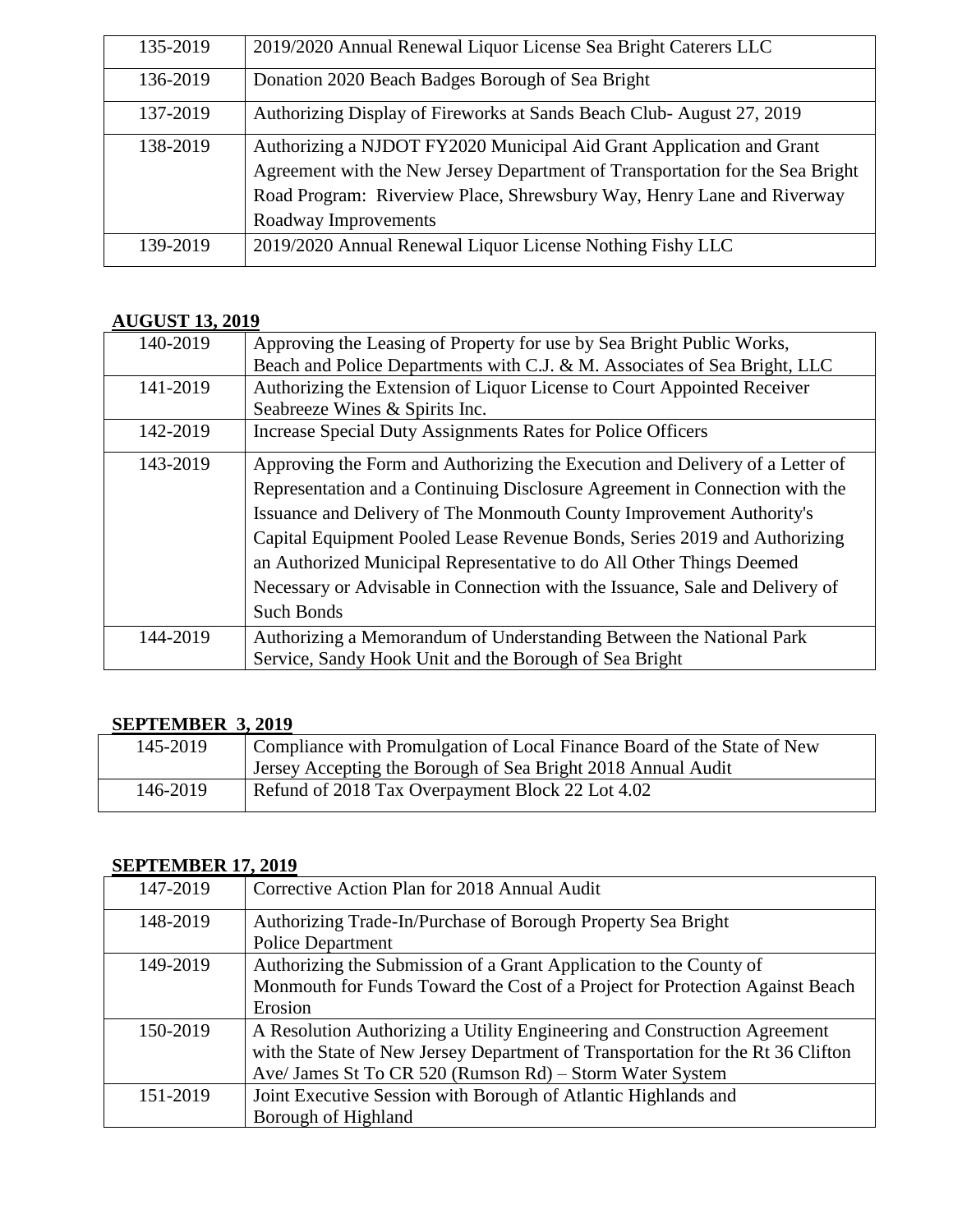### **OCTOBER 1, 2019**

| 152-2019 | <b>CHAPTER 159 Budget Amendment State of New Jersey Drunk Driving</b>       |
|----------|-----------------------------------------------------------------------------|
|          | <b>Enforcement Fund</b>                                                     |
| 153-2019 | Authorize Issuance of a "New" Liquor License for the 2018/2019 License Term |
|          | Seabreeze Wines & Spirits Inc.                                              |
| 154-2019 | Authorizing the Extension of Liquor License to Court Appointed Receiver     |
|          | Seabreeze Wines & Spirits Inc.                                              |
| 155-2019 | Renewal of the 2019/2020 Liquor License Seabreeze Wines &                   |
|          | Spirits Inc.                                                                |

### **OCTOBER 15, 2019**

| 156-2019 | Request for Proposals/Qualifications for Various 2020 Professional Services                                        |
|----------|--------------------------------------------------------------------------------------------------------------------|
| 157-2019 | Authorizing Receipt of Bids for 2020 Summer Businesses on the<br>Sea Bright Municipal Beach                        |
| 158-2019 | Authorizing the Purchase of Furniture for New Municipal Complex                                                    |
| 159-2019 | Approving Proposal from Cofone Consulting Group, LLC<br>for the Preparation of Redevelopment Area Plans            |
| 160-2019 | Consideration of Bids Received for Solid Waste and Recyclable Materials<br><b>Collection and Disposal Services</b> |
| 161-2019 | Donation 2020 Beach Badges Borough of Sea Bright                                                                   |
| 162-2019 | Halloween Curfew Borough of Sea Bright                                                                             |
| 163-2019 | Establishing a new position for the Department of Public Works known as<br>"Deputy Director"                       |

#### **NOVEMBER 12, 2019**

| 164-2019 | Authorizing the Dedication and Naming of the Third                              |
|----------|---------------------------------------------------------------------------------|
|          | Floor Community Room in the Sea Bright Beach Pavilion                           |
| 165-2019 | Authorizing 2020 Beach Fee Schedule                                             |
| 166-2019 | Authorizing the Hiring of "Deputy Director" Department of Public Works          |
| 167-2019 | Hiring Volunteer Firefighters Borough of Sea Bright Fire Department             |
| 168-2019 | 2020 Software Support and License Agreement with                                |
|          | Edmunds & Associates, Inc.                                                      |
| 169-2019 | Consideration of Bids Received for Shrewsbury Riverfront Park Improvements      |
|          | Project – Phase I                                                               |
| 170-2019 | Authorizing the Chief Financial Officer to Cancel General Capital Fund Improvem |
|          | <b>Authorization Balances</b>                                                   |
| 171-2019 | Authorizing the Chief Financial Officer to Cancel Grant Fund                    |
|          | Appropriation Reserve and Receivable Balances                                   |
| 172-2019 | Authorizing the Chief Financial Officer to Cancel Sewer Capital Fund            |
|          | <b>Improvement Authorization Balances</b>                                       |
| 173-2019 | Authorizing the Purchase of a Beach Vehicle                                     |
|          | 2019 Ford F150 Crew Cab Pickup Truck                                            |
| 174-2019 | Authorizing the Purchase of Police Department Vehicle 2020 Ford Interceptor     |
| 175-2019 | Authorizing the Purchase of a DPW Vehicle 2019 Ford F250 Pickup Truck           |
| 177-2019 | 2020 Borough Council Meeting Schedule                                           |